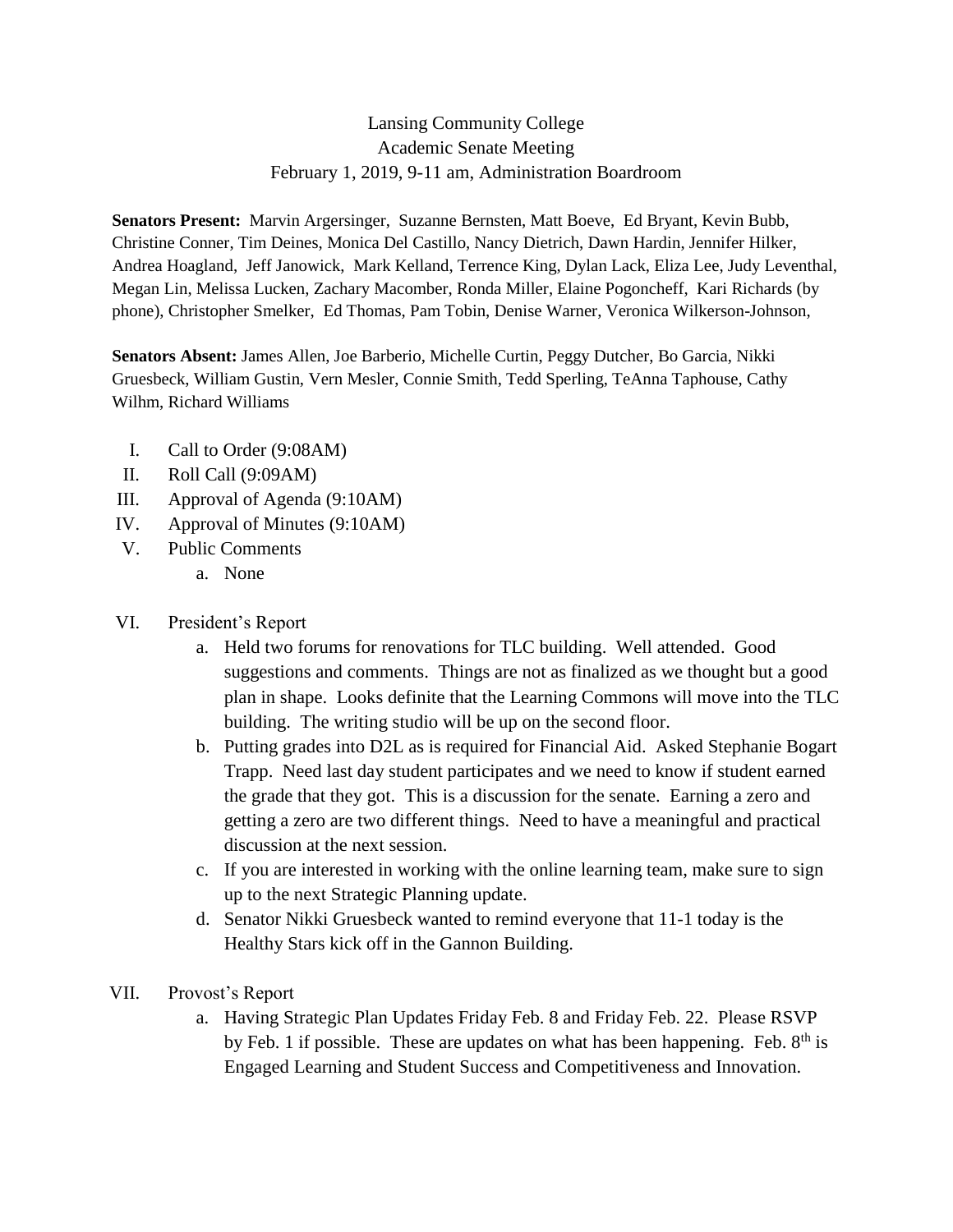- b. Experienced StarPower showcase coming up. Would like to see more people nominated for teaching faculty of the year and administrative professional of the year.
- c. Executive Vice President Lisa Webb Sharpe Snow cancellation procedures. There were questions about inviting people to work on Monday and then sending everyone home. That was not the preferred method. We closed LCC because Lansing declared a snow emergency. We had to force a close. We would not have closed on Monday. We always considered that students have paid for the education and certain number of hours. We prefer never to close. But we balance the health and safety of students and employees. Such as Wednesday and Thursday. Monday was an unusual closure and not one we liked. The city closed at 6:30AM on Monday and declared the snow emergency at 9:30AM. If you are not receiving text alerts go into banner and update your profile and include your cell phone number. We try to make the call as early as possible. Goal is for everyone to be safe.
	- i. Senator Jeff Janowick Concern about public safety asking people to leave the building and students were waiting in the cold. Is this something we can be more flexible about in the future?
	- ii. Executive Vice President Lisa Webb Sharpe Also heard of some faculty who did not let their students leave. Public safety will be flexible but to a point. Don't want people lingering. We need to know if people are there.
	- iii. Senator Monica Del Castillo Is there a place on campus that students could go? We don't want students waiting 45 min for a bus. Is there a location or one place that people could be directed to?
	- iv. Senator Ed Bryant They were directing students to the Gannon Building if they had to wait for a bus. If students needed a ride they could wait in the Gannon Building.

## VIII. Consent Agenda- Curriculum Committee Report

- a. REVISED COURSE PROPOSALS: ELTE 111 Intro to Industrial Automation, ELTE 260 - Programmable Controllers I, ELTE 261 - Programmable Controllers II, PFFT 100 - Total Fitness A-Fitness, PFFT 101 - Total Fitness B-Fitness, PFFT 102 - Total Fitness C– Weight Control, PFFT 103 - Total Fitness D–Life Fitness, PFFT 114 - Advanced Circuit **Training**
- b. NEW COURSE PROPOSALS: MEDA 116 Intro: MA Clinical & Adm Skills, MEDA 126 – MA Administrative Skills, MEDA 135 – MA Pharmacology & Med Math, MEDA 145 – Legal & Ethical Concepts, MEDA 156 – MA Clinical Procedures I, MEDA 166 – MA Clinical Procedures II, MEDA 175 – MA Certification Review, MEDA 177 – MA Practicum Immersion
- c. NEW CURRICULUM PROPOSAL: Medical Assistant Certificate of Achievement
	- i. Motion to approve without objection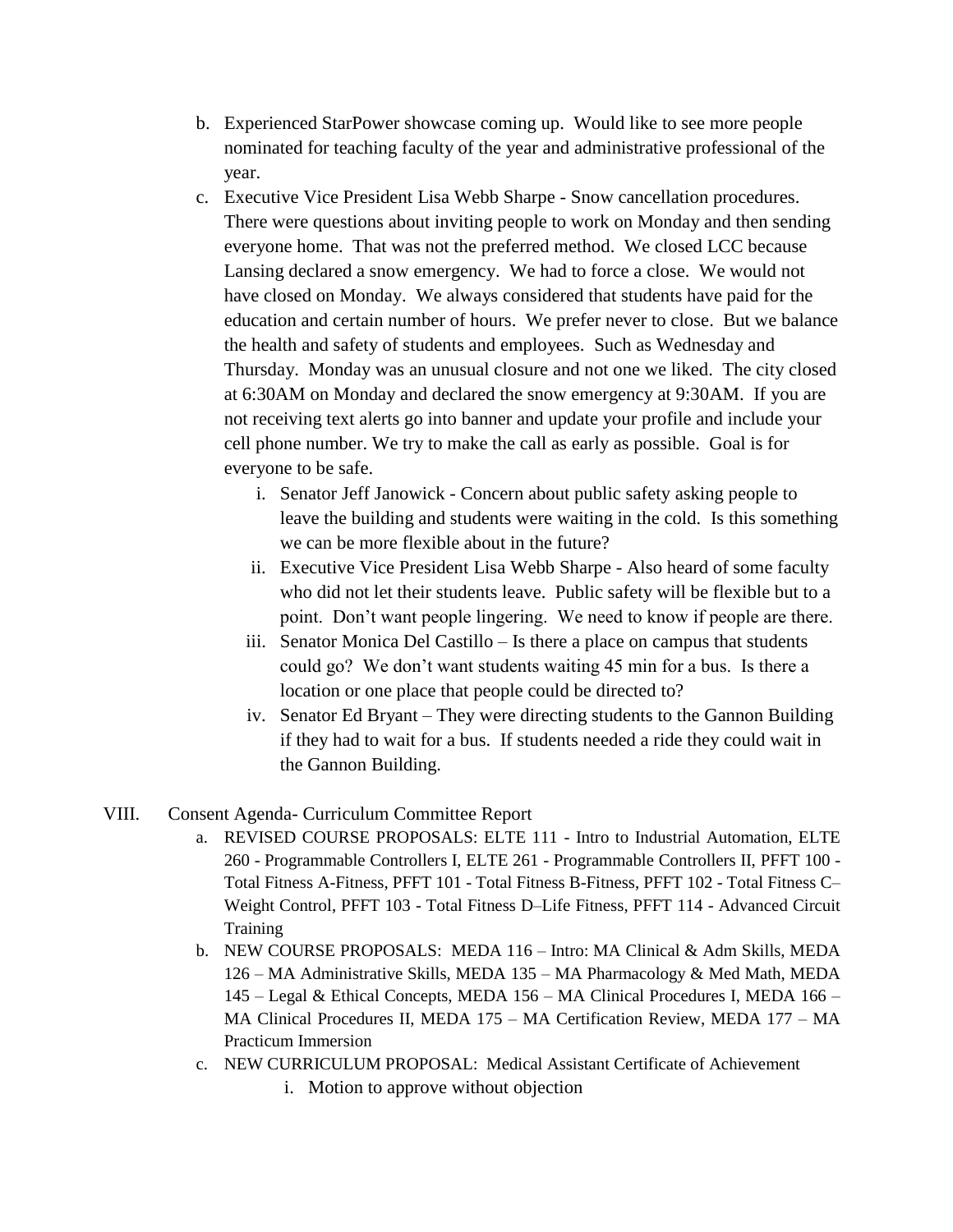- ii. Objection
	- 1. Moved to regular agenda
- IX. Curriculum Committee Report
	- a. Senator Ed Bryant Are these being taught on main campus?
	- b. Senator Nancy Dietrich– Through HHS.
	- c. Motion to Approve Senator Mark Kelland
		- i. Second by Senator Eliza Lee
		- ii. Approved without objection
	- d. Senator Christine Conner "The CC met twice during the month of January 2019. During those meetings, the CC reviewed 58 new/revised course proposals and course changes, as part of its normal monthly business. Of the 58 new/revised course proposals and course changes reviewed, 55 were recommended for approval. 3 proposed course changes were sent back for additional information. One change to a certificate of achievement was recommended for approval. Senators, please note that when completing new course and revised course forms, forms which are not fully complete or missing information, or forms which have information in incorrect locations are often delayed in order to obtain clarification for CC. Please share with your areas that clear and complete Course Proposal and/or Revision forms are most likely to move quickly through the CC review process."
- X. Faculty Prioritization Action Item
	- a. We passed this process almost 2 years ago. But in looking at it on the Systems Portfolio for HLC it wasn't there. Therefore we are passing this officially. Are there any comments questions or concerns? We want to know how this process is working. We want to be informed of all committees you're on.
	- b. Dean Andrea Hoagland We have Paul Jurzack and Dan Harned. Dan retired so we need a volunteer.
	- c. Senators please ask your constituents to see if we can get a volunteer.
	- d. Approved without objection.
- XI. SOAR Committee Charter First Read
	- a. Senate Operations Advisory and Review Committee. Initially met a few times and made a draft charter. Have sent a potential charter for the committee. It is meant to be advisory to the Senate. It is not to replace the Senate Executive Committee. Making sure we don't forget things or see things that fall to wayside. This is a first read. Any thoughts, questions, comments?
		- i. Senator Nancy Dietrich Oversight or intentional that CEWD was not listed? Even if it is focused on credit classes, it still needs to be represented.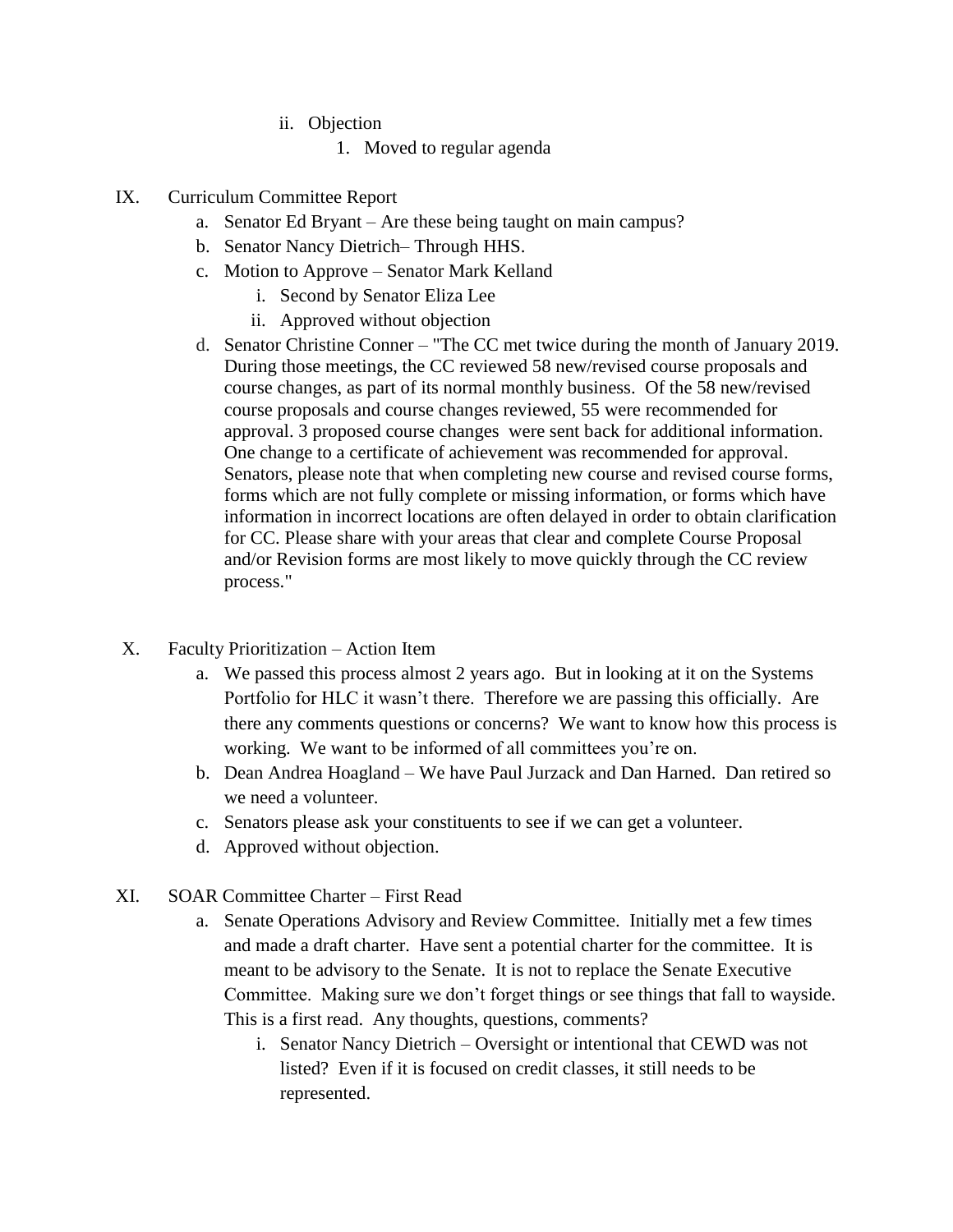- ii. Senator Mark Kelland We talked about that back and forth, and we were balancing the size of the committee versus the senate's role in credit courses. We didn't want the committee to be too big.
- iii. Provost Elaine Pogoncheff Nancy brings up a good question. CEWD is an important member which is why they are represented in the Senate. We don't want to give the impression that credit bearing is more important than non-credit bearing. It would be appropriate to include.
- iv. Motion to include CEWD as a regular member
	- 1. Motion by Senator Veronica Wilkerson-Johnson
	- 2. Second by Senator Nancy Dietrich
	- 3. Motion passed.
- v. Motion to suspend rules and vote today (with 69%)
	- 1. Motion by Senator Pam Tobin
	- 2. Second by Senator Chris Smelker
	- 3. Approved
- vi. Motion to put SOAR charter up for a vote
	- 1. Motion by Senator Christine Conner
	- 2. Second by Veronica Wilkerson-Johnson
	- 3. Approved
- XII. StarTalks (Senator Suzanne Bernsten)
	- a. Still looking for more presentation. Happen during PA days. Have happened the last 4 years. 3 individuals are asked to talk about their interests. Can be anyone on campus. All previous StarTalks are on the website. These are similar to TEDTalks. You can nominate yourself.
		- i. Provost Elaine Pogoncheff On the original committee and it was a product of our leadership, culture, and communication committee. We had committees in the senate that mirrored the strategic plan committees. The idea was to choose people who showed the mission and vision and represented the values of the college. Role models and innovators. There's no limit on years, position, etc. We would like to hear our stars talk.
- XIII. By-Laws Team (VP Dutcher)
	- a. Absent. Postponed for future consideration.
- XIV. Organizational Structure and Senate Representation (Senator Eliza Lee)
	- a. We currently need to look at our roster and the numbers of each department. Departments have gone away or combined which makes our numbers (and number of senators) out of date. Will be sending out an updated roster with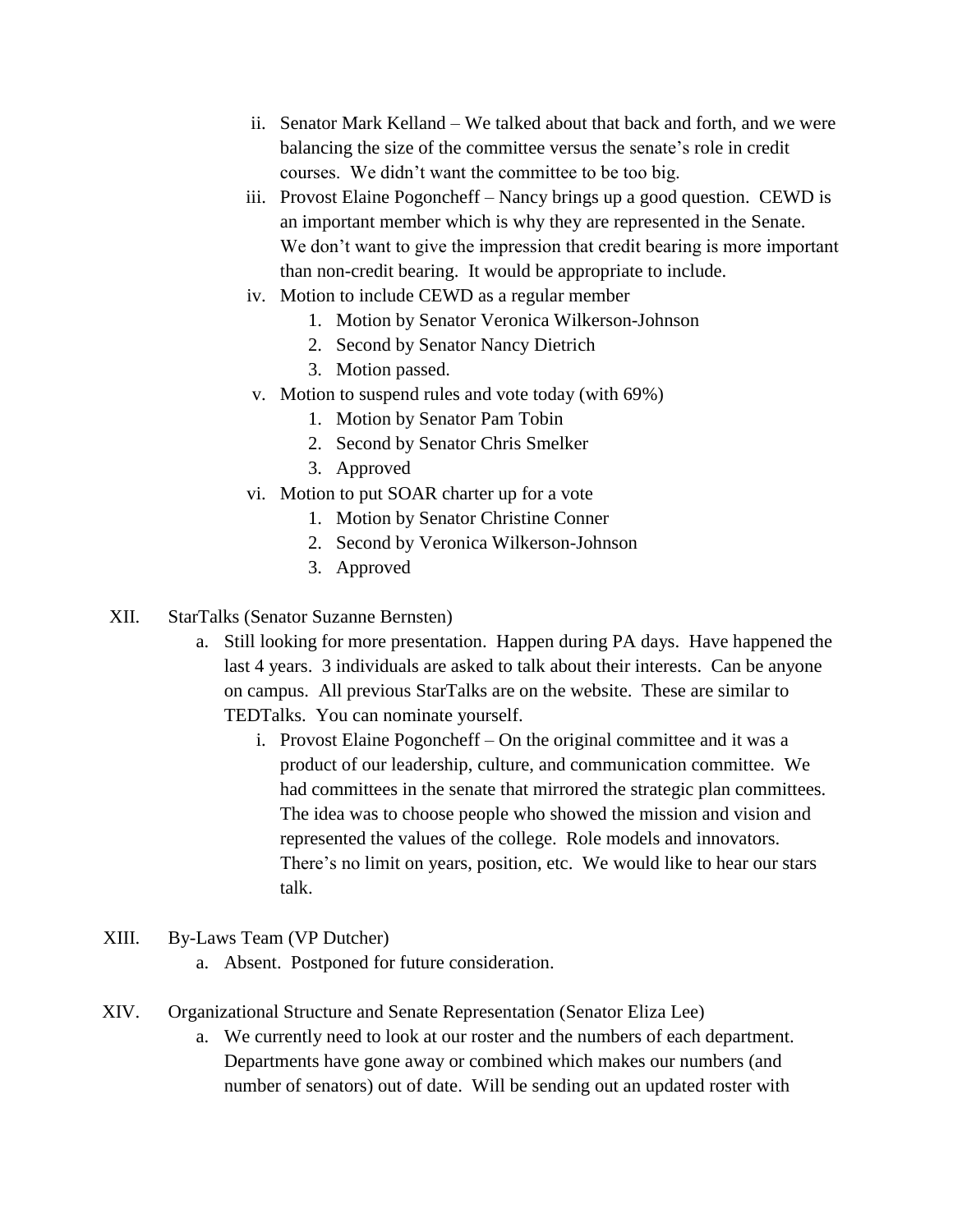updated departments to look over. Also, please check your ListServ is updated for Senate Elections.

- XV. Plan for Simplifying General Education at LCC (Academic Affairs Project Manager Rafeeq McGiveron)
	- a. Senator Mark Kelland Created CORE 20+ years ago. In the Curriculum Committee this is discussed a lot. There is an argument to get rid of CORE and go with MTA. But there is a counter argument that applied programs have too many credits for MTA.
	- b. Academic Affairs Project Manager Rafeeq McGiveron Dan Rafail and Rafeeq are on the same page. Simplifying General Education at LCC. See Appendix I. We have two broad degrees "Applied degrees" and "Transfer degrees" CORE is mostly a subset of MTA (but not everything). Proposal: Simplify our gen ed by starting with MTA as a base, then bringing in all appropriate non-MTA courses for non-transfer degrees, and labeling the non-MTA courses for clarity; applied degrees could use the non-MTA courses, and applied degrees would require only 6 course rather than the full 9 or MTA.
	- c. Senator Ed Thomas How can courses be added to this "tent"?
	- d. Academic Affairs Project Manager Rafeeq McGiveron However we decide. We are thinking Fall 2020. This is the just the beginning of a big discussion. Not a vote. This is just the start of a long discussion.
	- e. Martine Rife Now that we have ELOs, CORE doesn't serve as much of a function any more. It would be good for the programs and applied degrees to align with the ELOs.
	- f. Provost Elaine Pogoncheff This is a proposal. There are many problems with this proposal. Why is ENGL 121 on every curriculum program when you need 122 to transfer. CORE is not an old appendage like an appendix. It has meaning for an applied degree. Applied degrees are not liberal arts and they can meet ELOs without all these liberal studies. One of our missions of the college is to have good citizens. Where does it say it say you have to take American government? The Board has questions about our CORE and what is on MTA. How can someone graduate LCC without citizenship, government class, or global perspectives? Those are just the surface comments to start.
	- g. Degree Works Specialist Ed Foster– Primary job functions is to translate curriculum into banner. This is a critical piece of our info structure. Technology that is available change how we can count these classes. Spanish 121, the Learning outcomes changed, can count Spanish 121 for CORE. It did not matter when they took it.
	- h. Senator Megan Lin For clarification a student has to take English 121 or 131. If a student takes 121 and then 122 and meet MSU requirement, then they never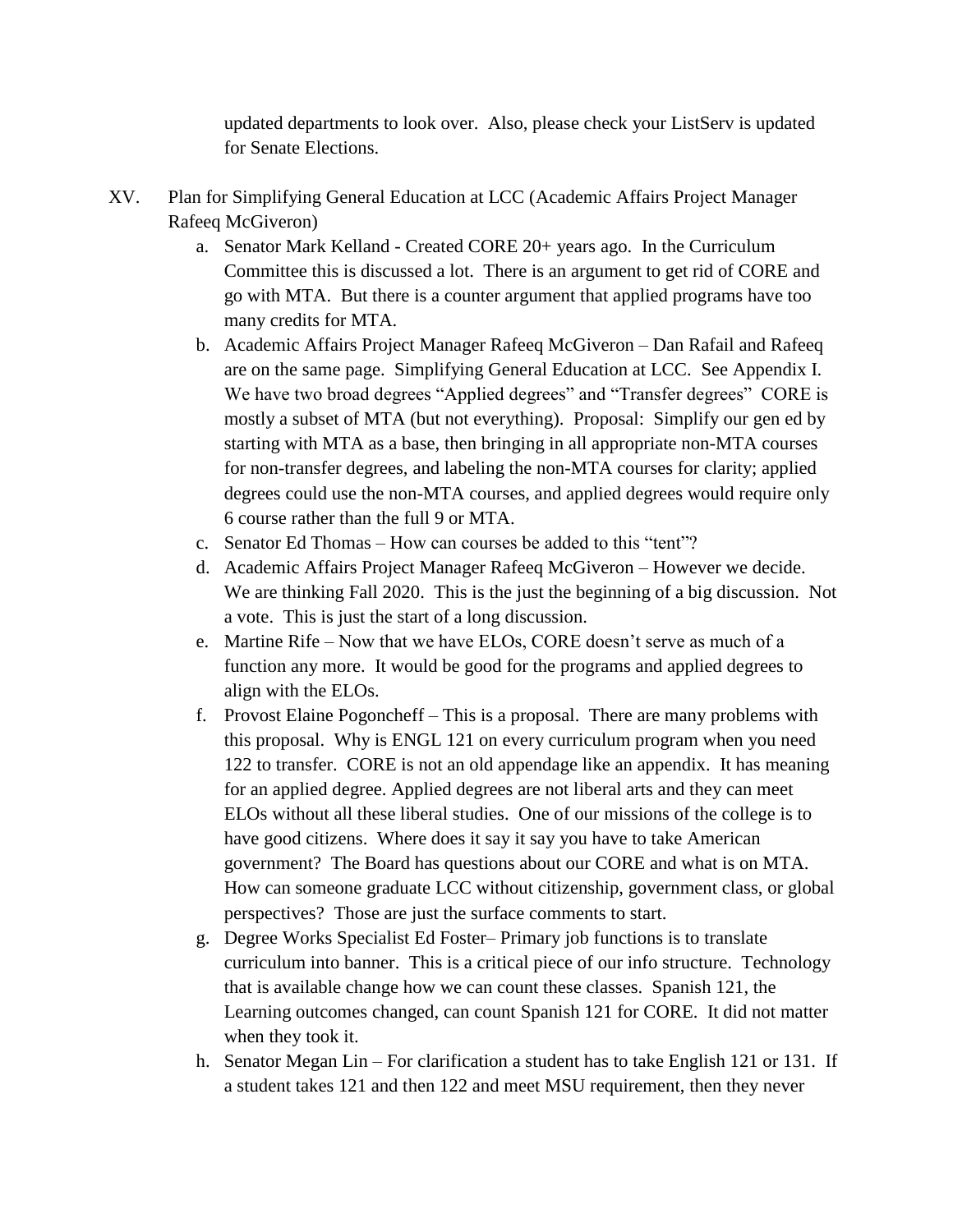have a COMM class? Should we be looking at 121 and 122 being transferred as one course? Or be one course?

- i. Senator Christine Conner Perhaps what we should be doing is looking at ELOs, CORE, and MTA and see how those things work with each other. Are we meeting all the ELOs with CORE and MTA or not?
- j. Senator Ed Thomas– After chairing CC for many years, would hear the sidebar that many people had students who just wanted to enter a career and not transfer. Why do we need certain courses?
- k. Senator Nancy Dietrich What is business and industry saying is part of the equation? Is it still relevant and current and how does it affect our ELOs.
- l. Alex Azima This question that Ed brings up has come up at least every 3 years. Why should we required our students to do  $X$ ,  $Y$ , and  $Z$ ? There is reason to believe we need better citizens and more critical thinkers. Can you name a career that doesn't need reading and writing and math? This is what the senate is about, these discussions. What do we want our citizens to know?
- m. Senator Monica Del Castillo We need to bring MSU to the table earlier rather than later so we don't have to reinvent things. This idea of inclusion, such as civics in an English class. Or we have to have a diversity class. Why not infuse diversity in every class? We don't need a civic class, but rather intentional in what types of assignments and projects to include civics.
- n. Executive Vice President Lisa Webb Sharpe No particular position but fundamentally agree with ELOs, comes from LEAP. It makes sense for transfer and applied degrees. What are students "buying"? We are selling degrees and certificates, are they buying that? We are not looking as closely to relevancy to market place. What are they buying from other places?
- o. Senator Ed Bryant- Because the changes in technology are what they are, we have to be able to include the broad institutional needs. Gen ed and MTA etc are separate concepts. We can get to both points simultaneously.
- p. Student Senator Dylan Lack Classed that aren't required for job, students won't care or put the effort into those jobs.
- q. Senator Monica Del Castillo We have a lot of non-traditional students. Daughter in high school who is getting social studies every year. That student who has just finished high school, do they want to come to LCC and take more government? As we talk about what they want to buy, if a student has just had 6 years of US history, do they really want to take a history class here?
- r. Senator Dawn Hardin– Student in dev ed math class didn't want to take classes because it didn't transfer. The reality is that they don't realize they need it. The fundamental lessons learning in those classes won't apply to degree but will make you a well-rounded person and citizen. Even if they decide not to transfer, we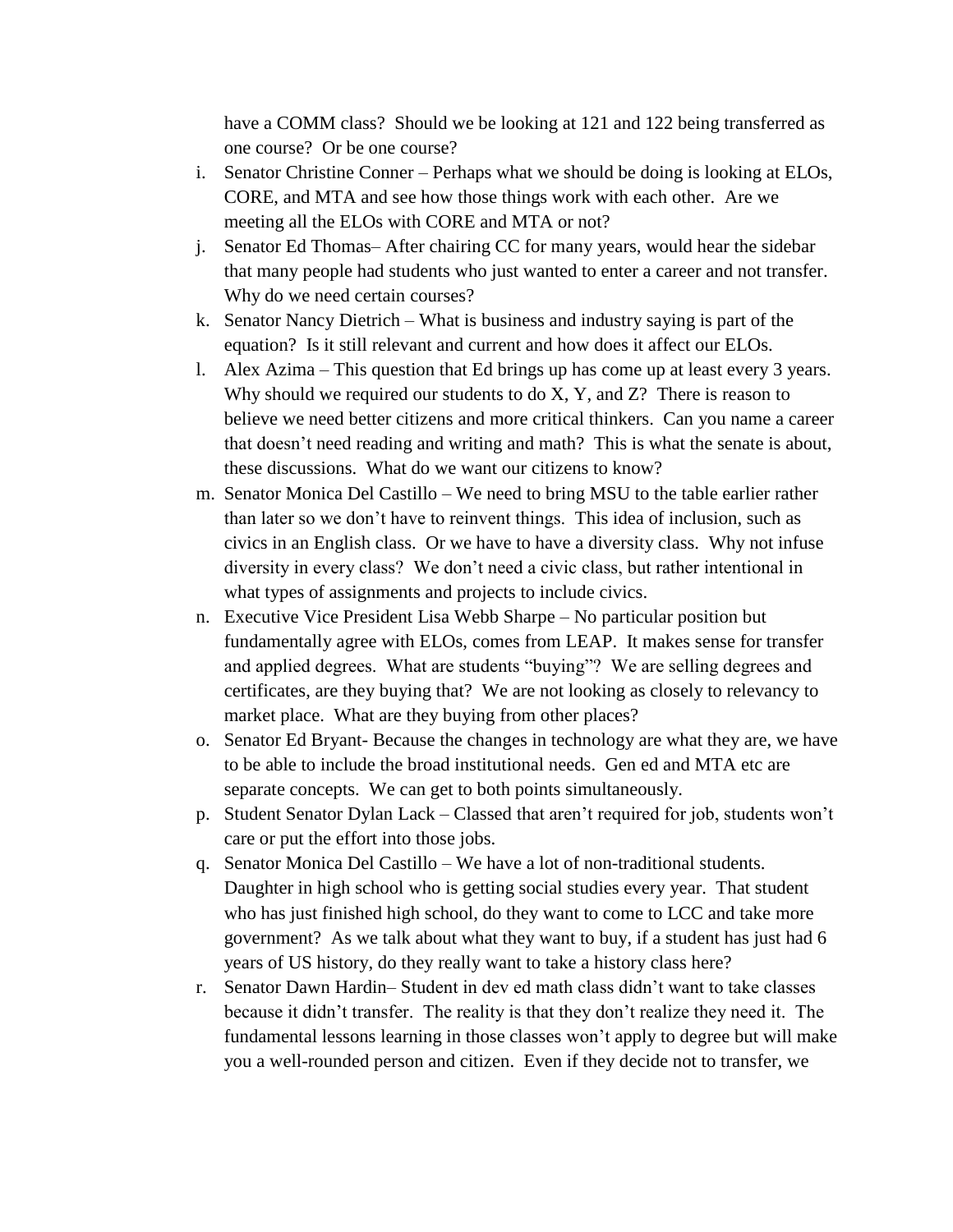have fully prepared to be a person. They cannot apply critical thinking. Students departmentalize classes and subjects.

- s. Senator Jeff Janowick Even when we think about careers, what employers say is that students don't have the soft skills to make good decisions. A student who is going to major in business or law enforcement and they want well rounded citizens. What they are getting is a well-rounded individual which is what employers want.
- XVI. Potential Future Agenda Items
- XVII. Motion to Adjourn
	- a. Senator Zach Macomber
	- b. Senator Jeff Janowick
	- c. Adjourn (10:59PM)

*Purpose: The purpose of the Academic Senate will be to provide faculty input and advice to the administration concerning issues of College-wide educational philosophy, Collegewide academic policy, and priorities in the College-wide deployment of capital or financial resources, except as covered by the scope of collective bargaining. The Senate will be proactive and collaborative in its approach, seeking consensus whenever possible, and will foster and support effective and transparent communication with the college community. Student learning is the ultimate goal of this body.*

Respectfully submitted by Academic Senate Secretary, Eliza Lee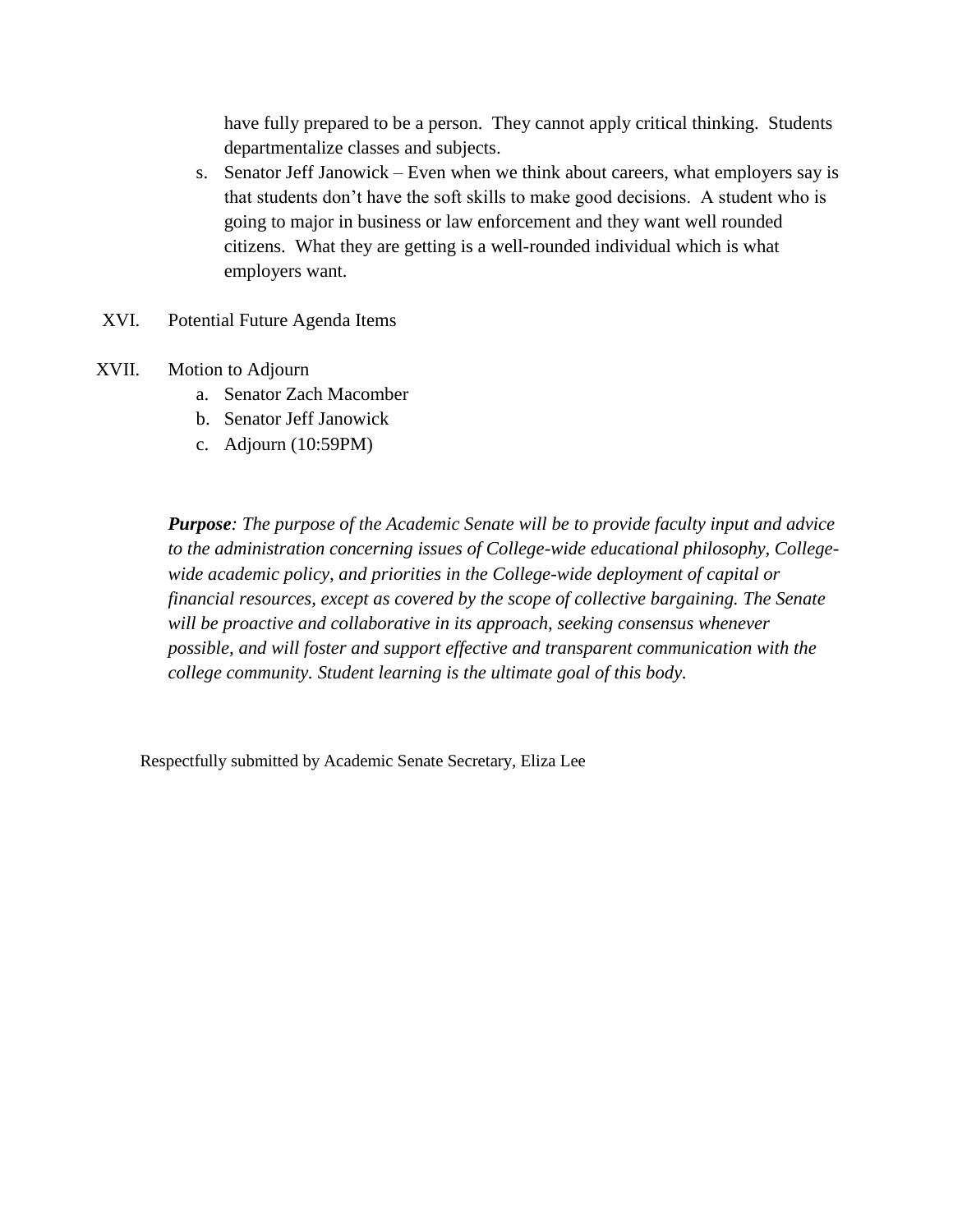# **Appendix I**

# **Simplifying General Education at LCC: A Proposal for Fall 2020**

### **Situation**

Every associate degree at LCC needs completion of a package of general education. Currently we have 2 types: Core for applied or technical degrees vs. the MTA (Michigan Transfer Agreement) for transfer degrees. For a comparison, see the chart below.

| <b>Type</b> | For              | <b>Courses</b> | <b>Course Transfer</b> | <b>Credits</b> | Min<br>Grades |
|-------------|------------------|----------------|------------------------|----------------|---------------|
| Core        | Applied degrees  |                | Variable               | $16-22$        | 2.0           |
| <b>MTA</b>  | Transfer degrees | a              | High                   | $30 - 37$      | 2.0           |

## **Comparison of Current LCC General Education Types**

Having our degrees draw their general education from two different lists is a perpetual source of confusion for students, faculty, and administrators alike. It also fails to clarify options when students pursuing applied degrees also intend to transfer.

## **Recommendation**

We should simplify our general education by **starting with MTA** as a base, then **bringing in all appropriate non-MTA courses** for non-transfer degrees, and labeling the non-MTA courses for clarity; **applied degrees could continue to use the non-MTA courses**, and **applied degrees would continue to require only 5 courses** rather than the full 9 of MTA. This would accomplish everything that Core and MTA currently do, but with better simplicity and clarity.

What are the drawbacks?

1) Possible confusion with non-MTA courses being added to MTA-based general education (*Unlikely with good labeling*)

What are the benefits?

- 1) Eliminate confusion of having Core vs. MTA by putting our General Education under one big tent, with courses appropriately labeled when necessary
- 2) Satisfy the needs of applied and technical programs by appropriately allowing their applied general education courses (which by definition are non-MTA)
- 3) Continue allowing students in applied degrees to take only 5 rather than 9 General Education courses
- 4) Continue allowing programs to specify particular general education by putting those courses in the Program of Study category on the Pathway
- 5) Continue following statewide agreement on MTA we have signed, by which the MTA stamp automatically satisfies general education that is not already specified by the Program Pathway

**Layout**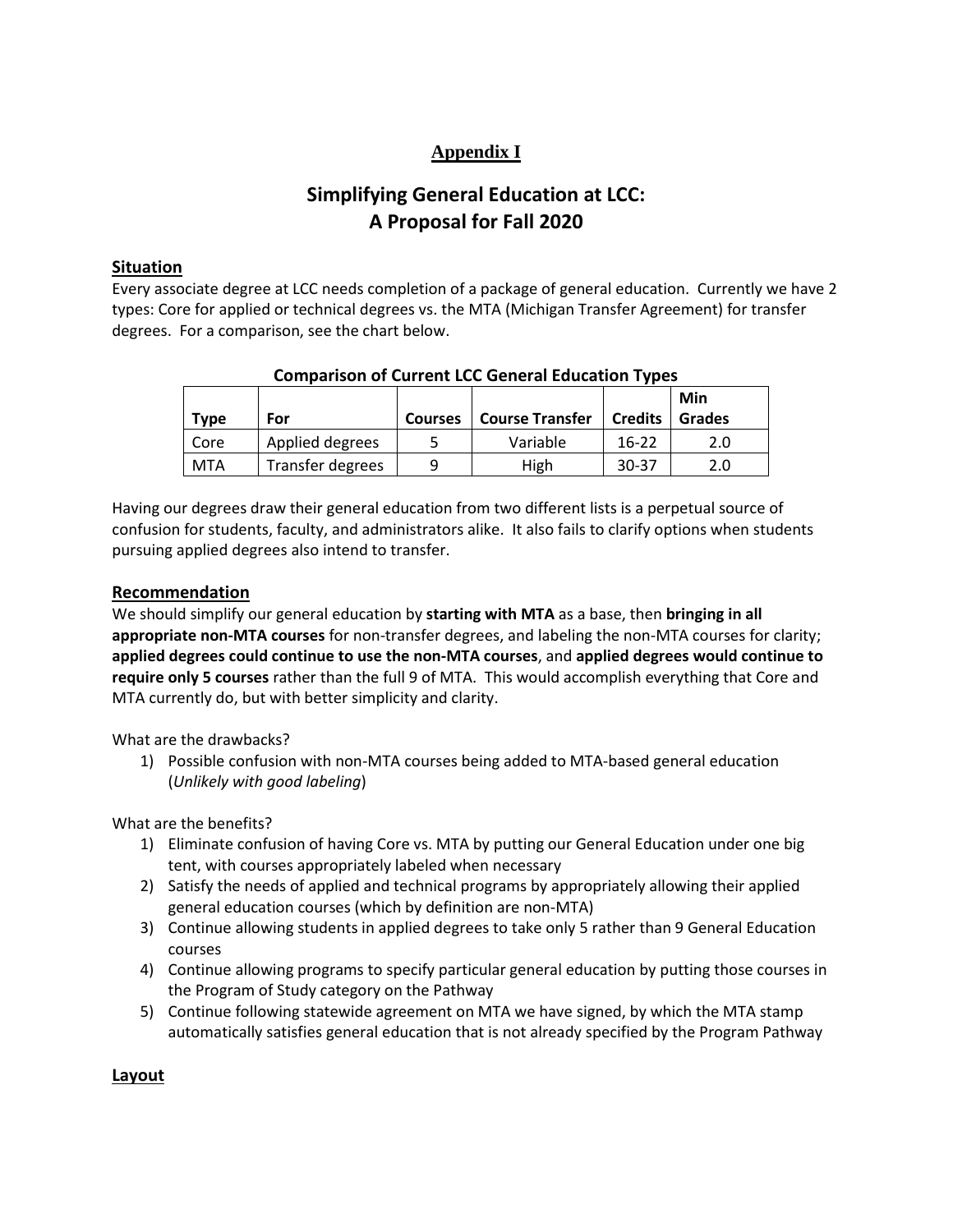Following is roughly how the proposed new General Education would look in print, adapted mainly from our [current MTA page.](https://internal.lcc.edu/transfer/mta-2018-19.aspx) New categories and courses that might be added are shown in **blue**, but they would be standard in final layout. However, anything in **bold green** is an important proviso and indeed should stay bold in final layout—the extra color change to green might be a helpful addition as well.

# **LCC General Education**

# **Effective Fall 2020 - Summer 2025**

All students must fulfill LCC General Education requirements in order to be awarded an associate degree. Because these requirements may be revised each academic year, students should consult an academic advisor to stay informed of current options for satisfying General Education requirements.

LCC General Education is based upon the requirements of the Michigan Transfer Agreement (MTA), but it also includes, for appropriate applied and technical degrees, certain courses not belonging to the MTA. Students planning to transfer to another college or university should see an academic advisor before enrolling in any course.

The following is the approved list of LCC General Education courses. A minimum grade of 2.0 is required for each course. For degrees requiring the full MTA, students need at least 30 semester credits to complete MTA requirements, which might require more than the minimum 9 courses. **Certain degrees that do not require completion of the full MTA require only 5 courses rather than 9, as specified below. Courses marked with an asterisk (\*) will not count toward the MTA, and they might not be transferable to other colleges or universities.**

Advanced Placement (AP) credit is applicable toward the MTA, but other areas of prior learning - for example, College-Level Examination Program (CLEP), International Baccalaureate (IB), and DANTES Subject Standardized Test (DSST) - are not applicable to the MTA at this time. Credit from CLEP, IB, and DANTES DSST are applicable for programs that do not require completion of the full MTA.

#### A. **English Composition**

*All degrees, select one course* ENGL 121 (formerly WRIT 121) or ENGL 131 (formerly WRIT 131)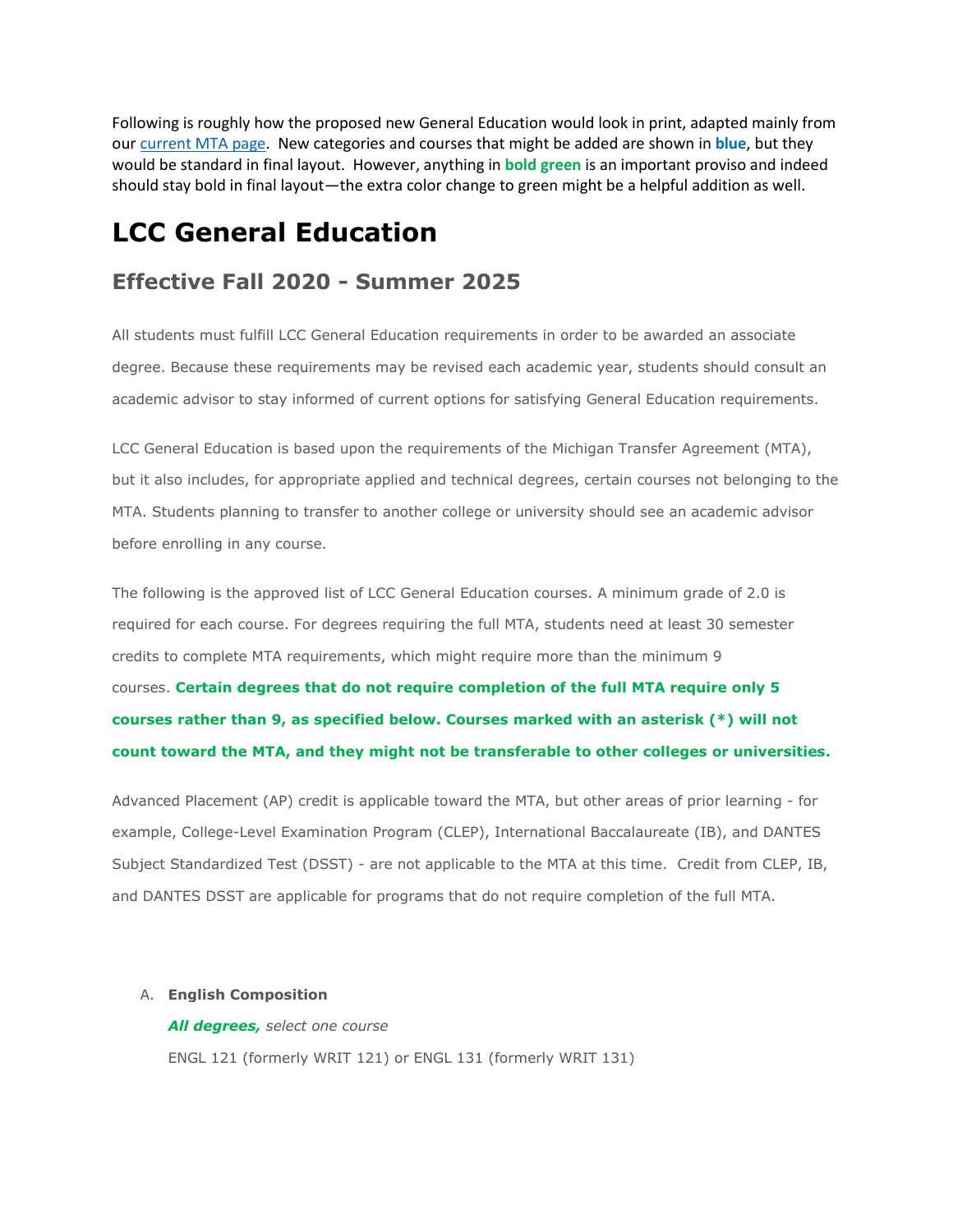Students placing beyond ENGL 121 or 131 due to testing have the option to complete this English Composition requirement with ENGL 122/132 (or WRIT 122/132) instead of taking ENGL 121 or ENGL 131. If ENGL 122/132 (or WRIT 122/132) is used in this way, the course cannot also be used to fulfill the English Composition (second course) or Communication requirement.

B. **English Composition** (second course) **or Communications**

*Unless directed otherwise by your Program pathway, select one course from Communications or English. (Certain degrees may allow a course from the "Applied Communication" category instead. Courses from the "Applied Communication" category do not count toward the MTA.)*

COMM 110, 120, 130 (previously SPCH courses) ENGL 122 (WRIT 122 equivalent), ENGL 124 (formerly WRIT 124), ENGL 127 (formerly WRIT 127), ENGL 132 (WRIT 132 equivalent)

**Applied Communication** *(Courses in this category do not count toward the MTA.)***:** CIT- \_\_\_ \* ( ? – Dan Rafail's proposal)

COMM 140\* SIGN 160\* Others\*?

#### C. **Humanities and Fine Arts**

*Unless directed otherwise by your Program Pathway, select 2 courses, each from a different discipline (alpha course code). No more than one of the courses can be a foreign language course. (Certain degrees require only 1 course from the "Humanities and Fine Arts" category or the "Social Science" category or the "Applied Social Science" category; taking only 1 course does not satisfy the MTA. Courses from the "Applied Social Science" category do not count toward the MTA.)*

ARTS 102

ENGL 201, 202, 203, 208, 211, 212, 220, 240, 255, 256, 260, 266, 267, 270, 290 FREN 121, 122, 201, 202 GRMN 121, 122, 201, 202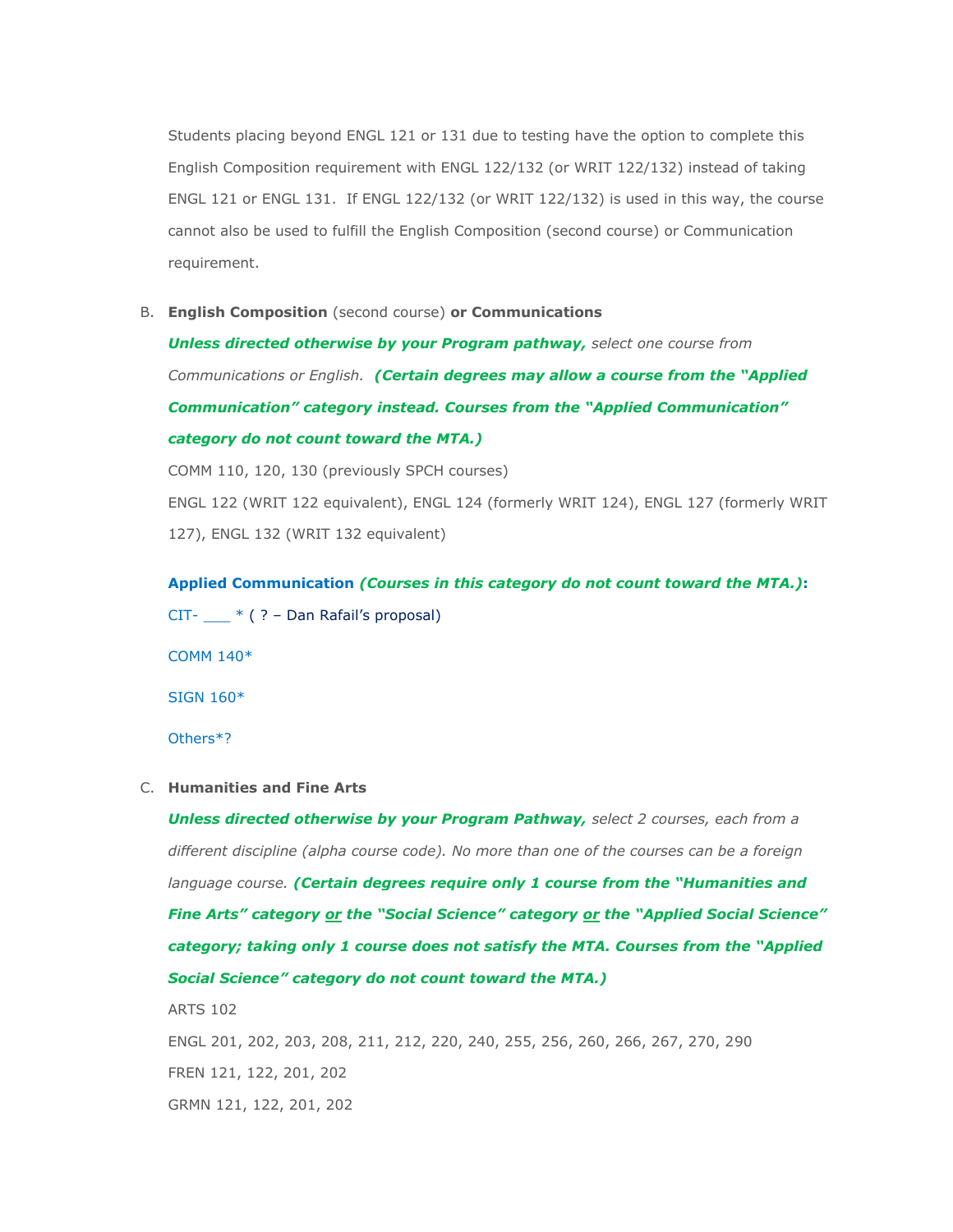HIST 150, 211, 212, 214, 220, 230, 240, 250 HUMS 120 (formerly ARTS 130), 125, 140, 160, 211 (formerly ARTS 211), 212 (formerly ARTS 212), 213, 214, 215 JAPN 121, 122, 201, 202 MUSC 199, 240, 241 PHIL 151, 152, 153, 211, 212, 260 RELG 150, 211, 212, 241, 242, 250 SPAN 121, 122, 201, 202 THEA 110, 210

#### D. **Mathematics**

*Unless directed otherwise by your Program Pathway, select one course from Quantitative Reasoning, College Algebra or Statistics. (Certain degrees may allow a course from the "Applied Mathematics" category instead. Courses from the "Applied Mathematics" category do not count toward the MTA.)*

**Quantitative Reasoning:**

MATH 119

#### **College Algebra:**

MATH 120, 121, 122, 126, 130, 141, 151, 152, 161, 162, 253, 254, 260

#### **Statistics:**

STAT 170, 215

**Applied Mathematics** *(Courses in this category do not count toward the MTA)***:** ELTE 121\*

#### MATH 115\*, 117\*, 118\*, 201\*, 202\*

#### E. **Natural Sciences**

*Unless otherwise directed by your Program Pathway, select a total of 2 courses, each from a different discipline (alpha course code). One of those courses must be a lab course. (Certain degrees require only 1 course, which must be a lab course; taking only 1 course does not satisfy the MTA. Certain degrees may allow a course from the "Applied Science & Technology" category. Courses from the "Applied Science & Technology" category do not count toward the MTA.)*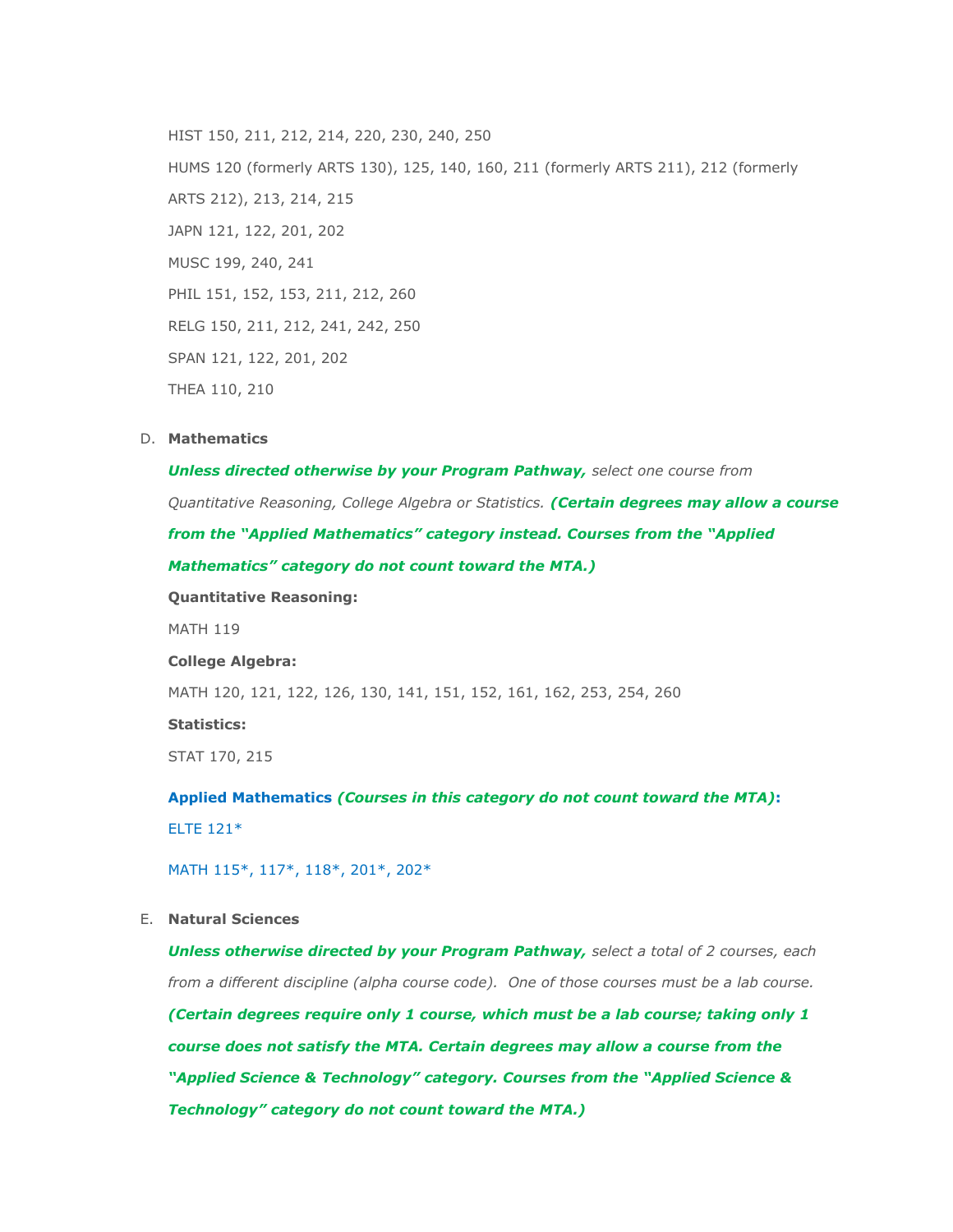#### **Lab Courses:**

ASTR 201 BIOL 120, 121, 125, 127, 128, 145, 201, 202, 204, 210, 260, 265 CHEM 135, 161, 162, 192, 262, 272 GEOG 220, 221 GEOL 221, 222, 230 ISCI 121, 122, 131 PHYS 120, 200, 221, 222, 251, 252 **Non-Lab Courses**: BIOL 203, 270 CHEM 125, 151, 152, 182, 251, 252

**Applied Science & Technology Lab Courses** *(Courses in this category do not count toward the MTA)***:**

CITP 110\* ( ? – Dan Rafail's proposal)

METM 190\*

PFHW 123

Others\*?

F. **Social Science**

*Unless otherwise directed by your Program Pathway, select a total of 2 courses, each from a different discipline (alpha course code). (Certain degrees require only 1 course from the "Humanities and Fine Arts" category or the "Social Science" category or the "Applied Social Science" category; taking only 1 course does not satisfy the MTA. Courses from the "Applied Social Science" category do not count toward the MTA.)* ANTH 270, 271, 275, 276 CHDV 101 COMM 280 (formerly SPCH 280) ECON 120, 201, 202, 213, 260 EDUC 204, 220, 230 GEOG 120, 200, 202